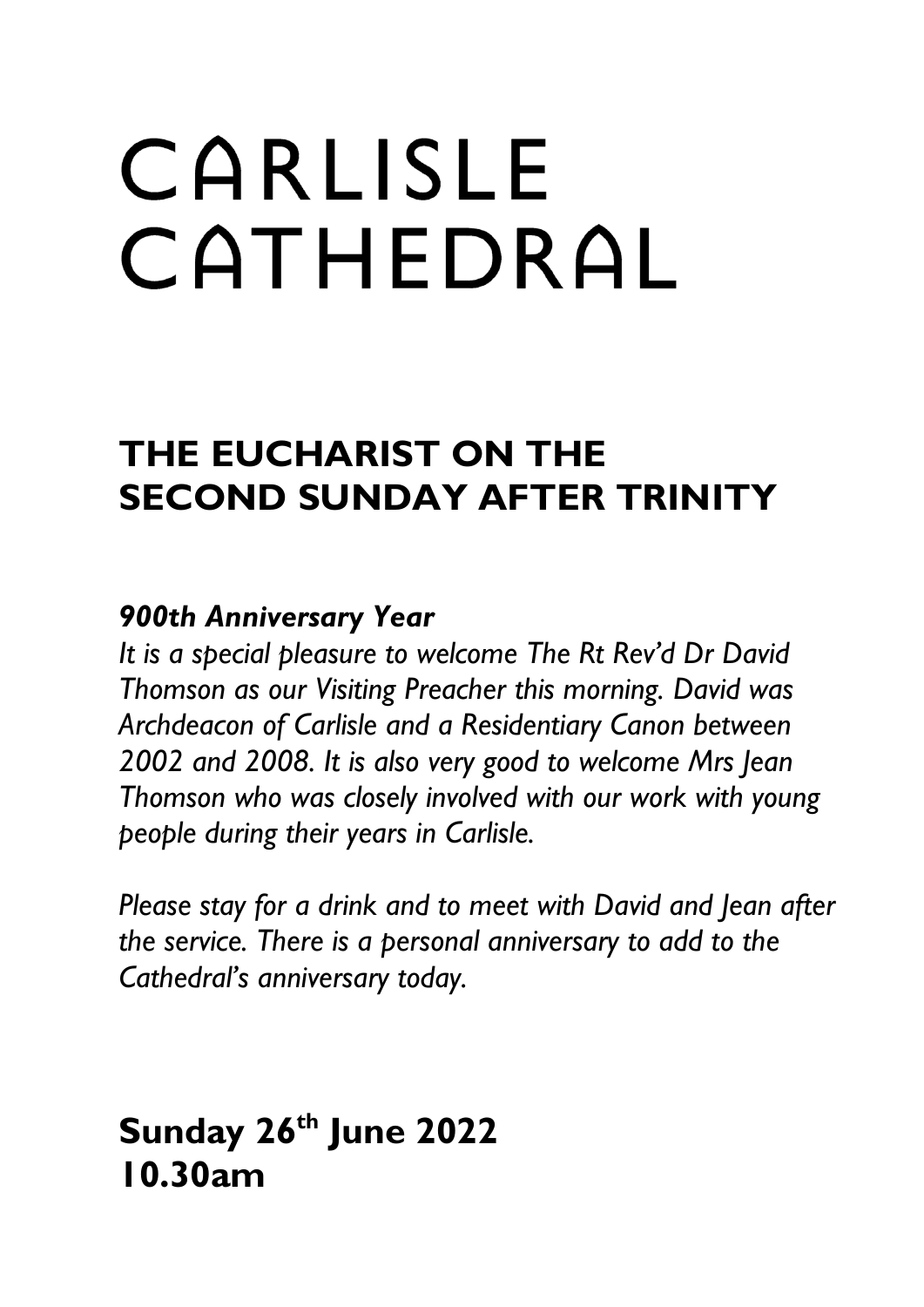**Welcome to Carlisle Cathedral and to those joining us online this morning.** Cathedral Sidespersons are available to help in the Cathedral, please ask if you have any particular needs.



**The President** at the Eucharist is**:** The Revd Canon Dr Benjamin Carter, *Canon Warden*

**The Preacher** at the Eucharist is: The Rt Rev'd Dr David Thomson

**The Deacon** at the Eucharist is: The Very Rev'd Mark Boyling, *Dean*

The Eucharist is sung by the Girl Choristers and Lay Clerks under the direction of the Director of Music, Mr Mark Duthie.

The organ is played by the Assistant Organist, Mr Edward Taylor, and the Organ Scholar, Mr Harry Brown.

The Setting: Wood *Missa Portis Honoræ* The organ voluntary before the service: Whitlock *Pazienza*

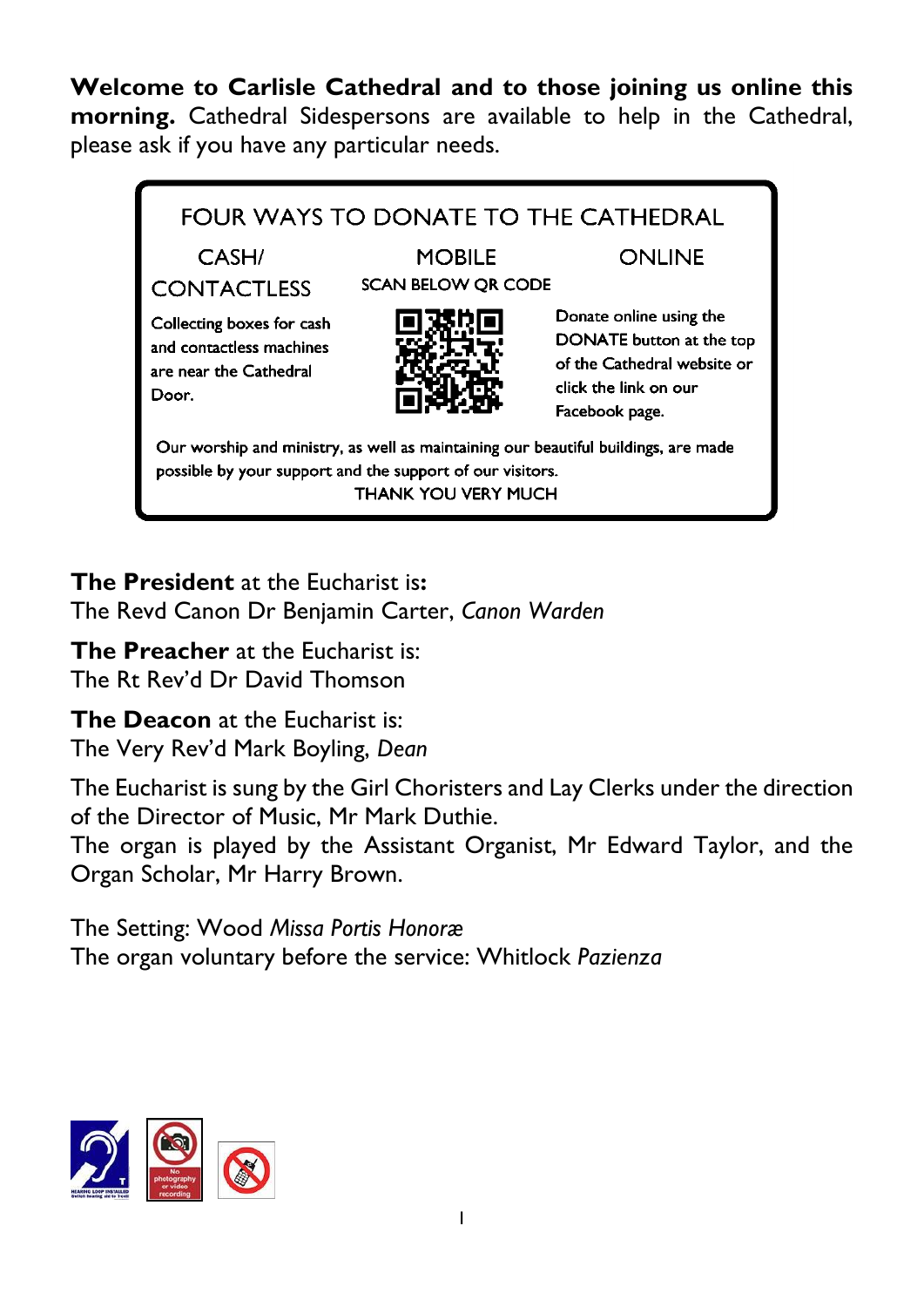#### **PROCESSIONAL HYMN** (AHO&N 454) *Stand*

**Lord, for the years Your love has kept and guided, Urged and inspired us, Cheered us on our way, Sought us and saved us, Pardoned and provided, Lord of the years, We bring our thanks to-day.**

**Lord, for that word, The word of life which fires us, Speaks to our hearts And sets our souls ablaze, Teaches and trains, Rebukes us and inspires us, Lord of the word, Receive your people's praise.**

**Lord, for our world; When we disown and doubt him, Loveless in strength, And comfortless in pain; Hungry and helpless, Lost indeed without him: Lord of the world, We pray that Christ may reign.**

**Lord, for ourselves; In living pow'r remake us, Self on the cross and Christ upon the throne; Past put behind us, For the future take us, Lord of our lives, To live for Christ alone.**

> Timothy Dudley-Smith (1926-) *Lord of the Years*, by Michael Baughen (1930-)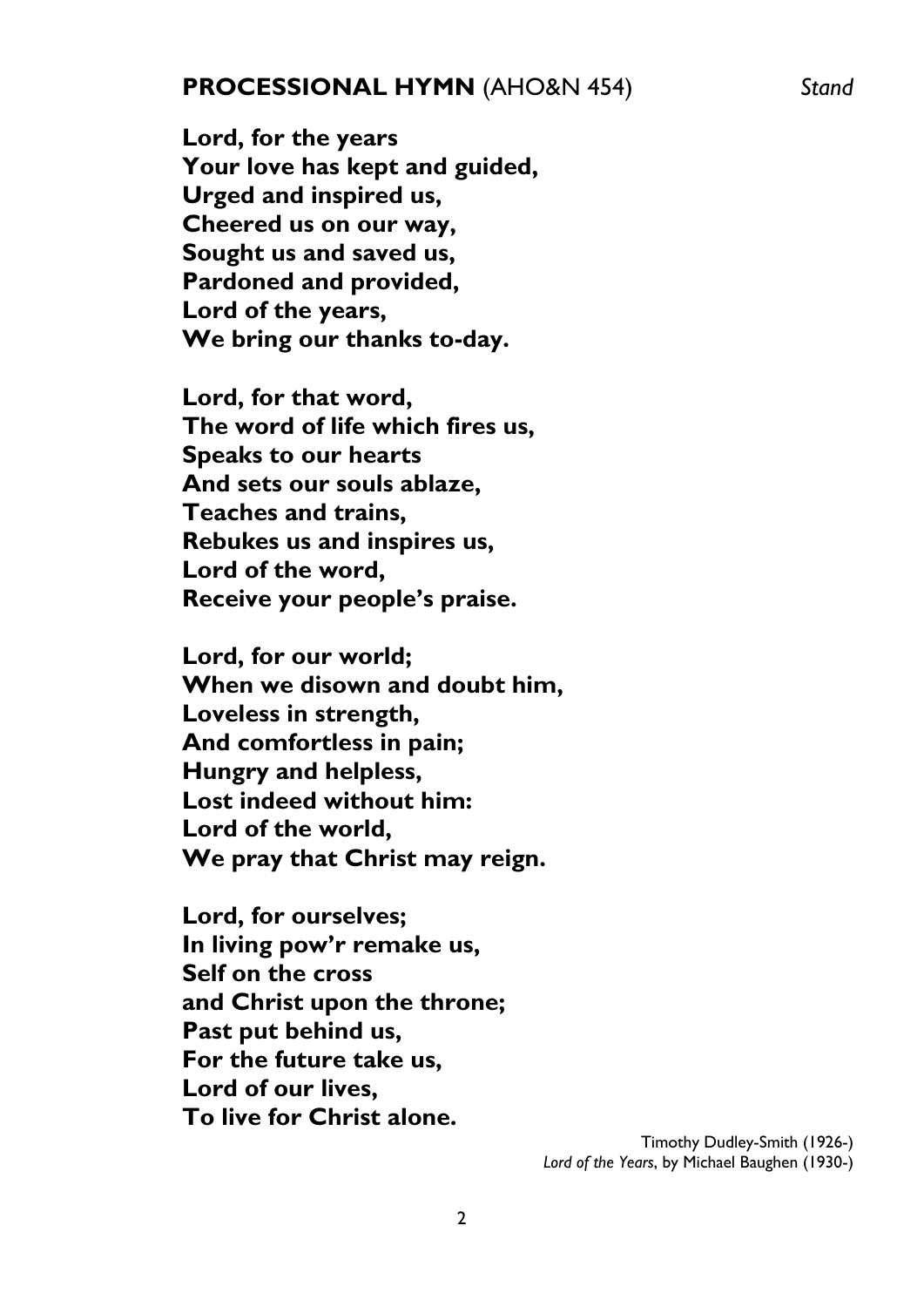## *We gather*

#### **The Greeting**

In the name of the Father, and of the Son, and of the Holy Spirit. **Amen.**

Grace, mercy and peace from God the Father and the Lord Jesus Christ be with you **and also with you.**

## *We prepare*

**Almighty God, to whom all hearts are open, all desires known, and from whom no secrets are hidden: cleanse the thoughts of our hearts by the inspiration of your Holy Spirit, that we may perfectly love you, and worthily magnify your holy name; through Christ our Lord. Amen.**

## *We confess*

Let us confess our sins to Almighty God.

**Almighty God, our heavenly Father, we have sinned against you and against our neighbour in thought and word and deed, through negligence, through weakness, through our own deliberate fault. We are truly sorry and repent of all our sins.**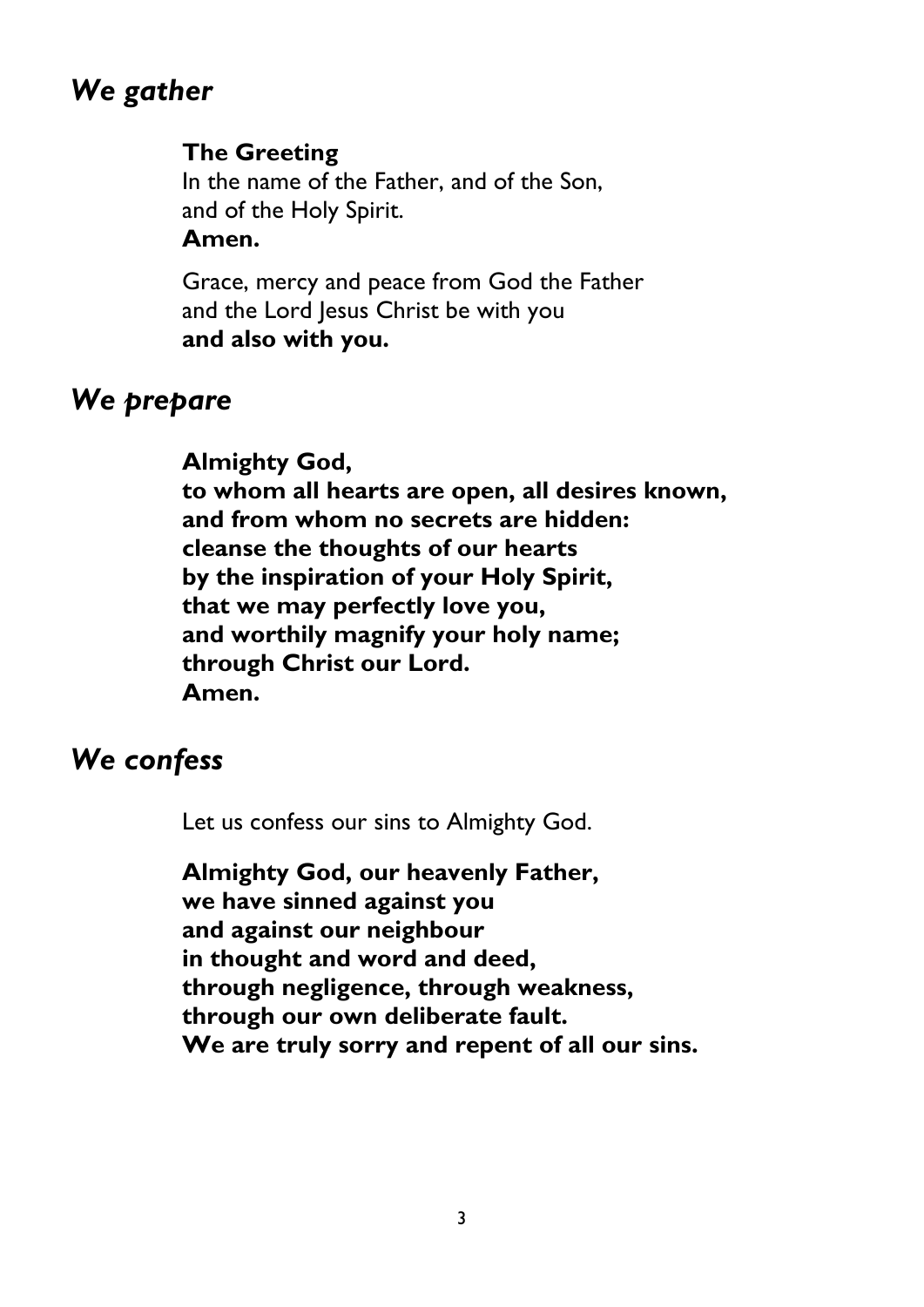**For the sake of your Son Jesus Christ, who died for us, forgive us all that is past and grant that we may serve you in newness of life to the glory of your name. Amen.**

*The President says the words of* **Absolution**:

Almighty God, who forgives all who truly repent, have mercy upon you, pardon and deliver you from all your sins, confirm and strengthen you in all goodness, and keep you in life eternal; through Jesus Christ our Lord. Amen.

#### **The Gloria**

*sung by the Choir*

Glory to God in the highest, and peace to his people on earth. Lord God, heavenly King, almighty God and Father, we worship you, we give you thanks, we praise you for your glory.

Lord Jesus Christ, only Son of the Father, Lord God, Lamb of God, you take away the sin of the world: have mercy on us; you are seated at the right hand of the Father: receive our prayer.

For you alone are the Holy One, you alone are the Lord, you alone are the Most High, Jesus Christ, with the Holy Spirit, in the glory of God the Father. Amen.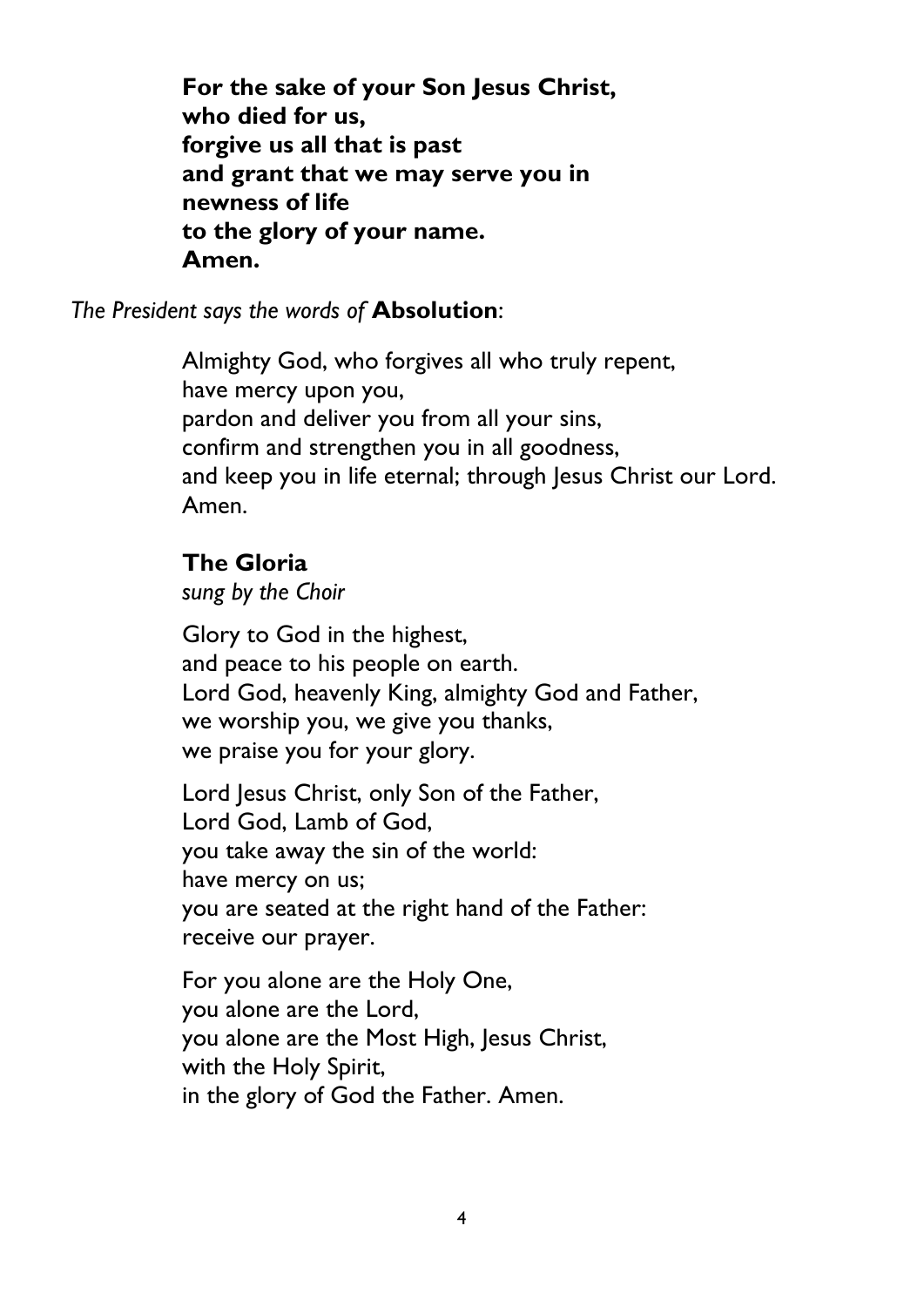#### **The Collect**

Lord, you have taught us that all our doings without love are nothing worth: send your Holy Spirit and pour into our hearts that most excellent gift of love, the true bond of peace and of all virtues, without which whoever lives is counted dead before you. Grant this for your only Son Jesus Christ's sake, who is alive and reigns with you, in the unity of the Holy Spirit, one God, now and for ever. **Amen.**

### *We hear the Word* Sit

#### **The First Reading:** Romans 12: 3-13 (NSRV)

A reading from the letter of Paul to the Romans.

For by the grace given to me I say to everyone among you not to think of yourself more highly than you ought to think, but to think with sober judgement, each according to the measure of faith that God has assigned. For as in one body we have many members, and not all the members have the same function, so we, who are many, are one body in Christ, and individually we are members one of another. We have gifts that differ according to the grace given to us: prophecy, in proportion to faith; ministry, in ministering; the teacher, in teaching; the exhorter, in exhortation; the giver, in generosity; the leader, in diligence; the compassionate, in cheerfulness. Let love be genuine; hate what is evil, hold fast to what is good; love one another with mutual affection; outdo one another in showing honour. Do not lag in zeal, be ardent in spirit, serve the Lord. Rejoice in hope, be patient in suffering, persevere in prayer. Contribute to the needs of the saints; extend hospitality to strangers.

This is the word of the Lord. **Thanks be to God.**

#### **GRADUAL HYMN** (AHO&N 197) *Stand*

**For the fruits of his creation, Thanks be to God; For his gifts to ev'ry nation, Thanks be to God;**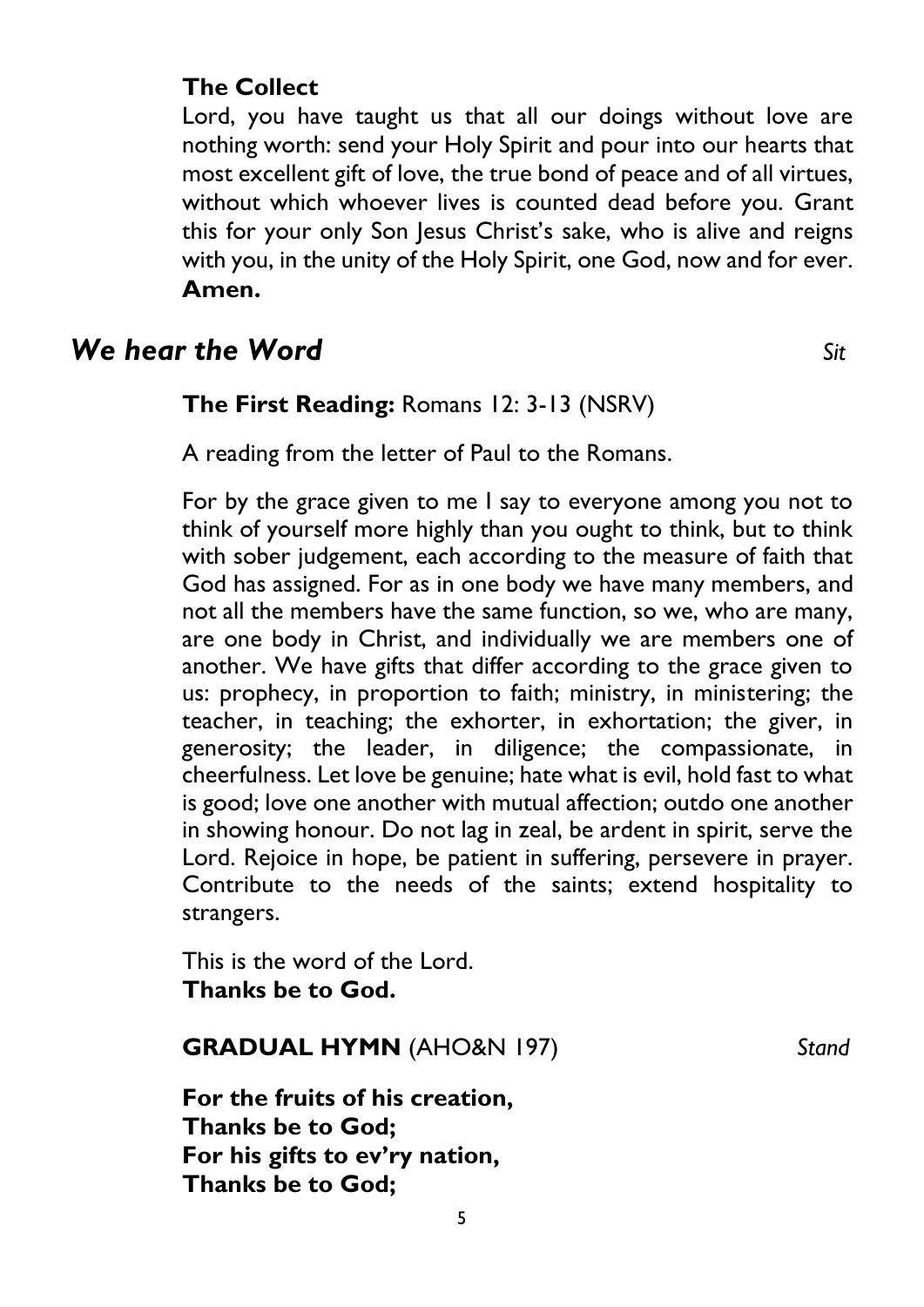**For the ploughing, sowing, reaping, Silent growth while we are sleeping, Future needs in earth's safe-keeping, Thanks be to God.**

**In the just reward of labour, God's will is done; In the help we give our neighbour, God's will is done; In our world-wide task of caring For the hungry and despairing, In the harvests we are sharing, God's will is done.**

**For the harvests of his Spirit, Thanks be to God; For the good we all inherit, Thanks be to God; For the wonders that astound us, For the truths that still confound us, Most of all, that love has found us, Thanks be to God.**

> Fred Pratt Green (1903-2000) *East Acklam*, by Francis Jackson (1917-)

**The Gospel Reading:** John 15: 1-12 (NRSV)

Hear the gospel of our Lord Jesus Christ according to John.



Jesus said to his disciples: 'I am the true vine, and my Father is the vine-grower. He removes every branch in me that bears no fruit. Every branch that bears fruit he prunes to make it bear more fruit. You have already been cleansed by the word that I have spoken to you. Abide in me as I abide in you. Just as the branch cannot bear fruit by itself unless it abides in the vine, neither can you unless you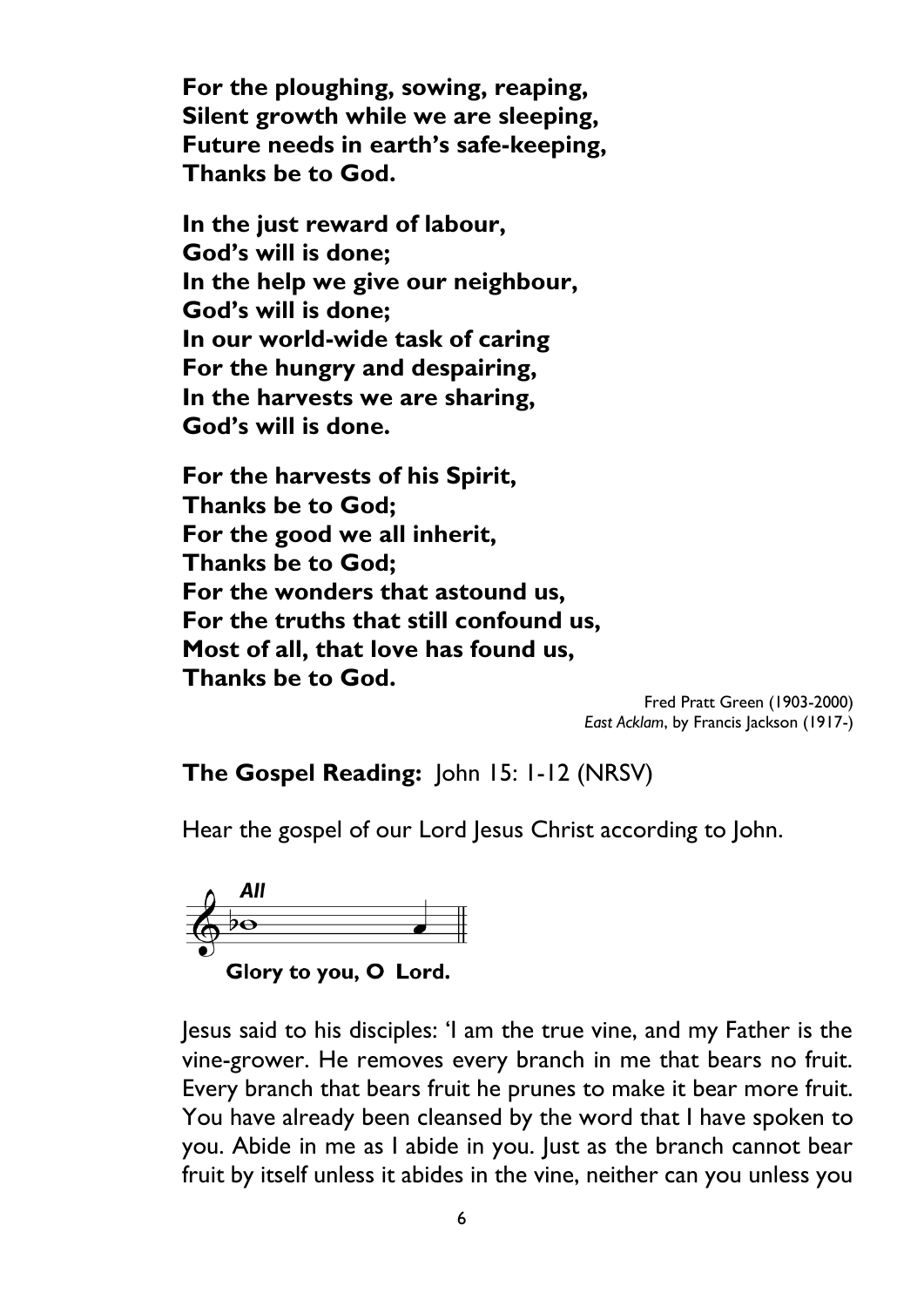abide in me. I am the vine, you are the branches. Those who abide in me and I in them bear much fruit, because apart from me you can do nothing. Whoever does not abide in me is thrown away like a branch and withers; such branches are gathered, thrown into the fire, and burned. If you abide in me, and my words abide in you, ask for whatever you wish, and it will be done for you. My Father is glorified by this, that you bear much fruit and become my disciples. As the Father has loved me, so I have loved you; abide in my love. If you keep my commandments, you will abide in my love, just as I have kept my Father's commandments and abide in his love. I have said these things to you so that my joy may be in you, and that your joy may be complete. This is my commandment, that you love one another as I have loved you.'

This is the gospel of the Lord.



Praise to you, O Christ.

**The Sermon** *Sit* The Rt Rev'd Dr David Thomson

## *We affirm our faith Stand Stand*

**We believe in one God the Father, the Almighty maker of heaven and earth of all that is, seen and unseen.**

**We believe in one Lord, Jesus Christ, the only Son of God, eternally begotten of the Father, God from God, Light from Light, true God from true God, begotten, not made, of one Being with the Father; through him all things were made.**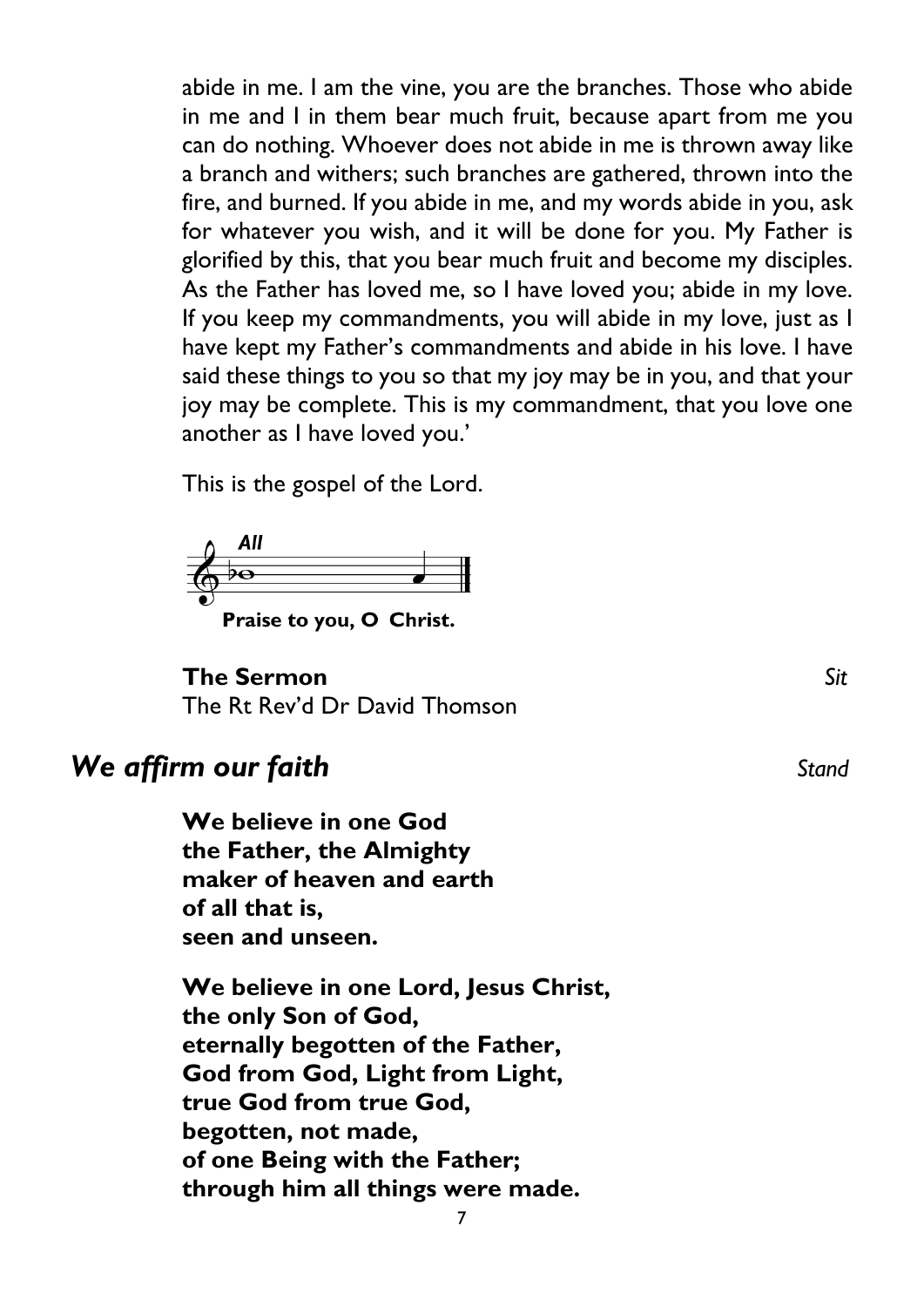**For us and for our salvation he came down from heaven, was incarnate from the Holy Spirit and the Virgin Mary and was made man. For our sake he was crucified under Pontius Pilate; he suffered death and was buried. On the third day he rose again in accordance with the Scriptures; he ascended into heaven and is seated at the right hand of the Father. He will come again in glory to judge the living and the dead, and his kingdom will have no end.**

**We believe in the Holy Spirit, the Lord, the giver of life, who proceeds from the Father and the Son, who with the Father and the Son is worshipped and glorified, who has spoken through the prophets. We believe in one holy catholic and apostolic Church. We acknowledge one baptism for the forgiveness of sins. We look for the resurrection of the dead, and the life of the world to come. Amen.** 

## *We pray for others Sit*

*After each bidding the response is used:*

Lord, in your mercy. **Hear our prayer.**

*At the end of the prayers:*

Merciful Father, **accept these prayers for the sake of your Son, our Saviour Jesus Christ. Amen.**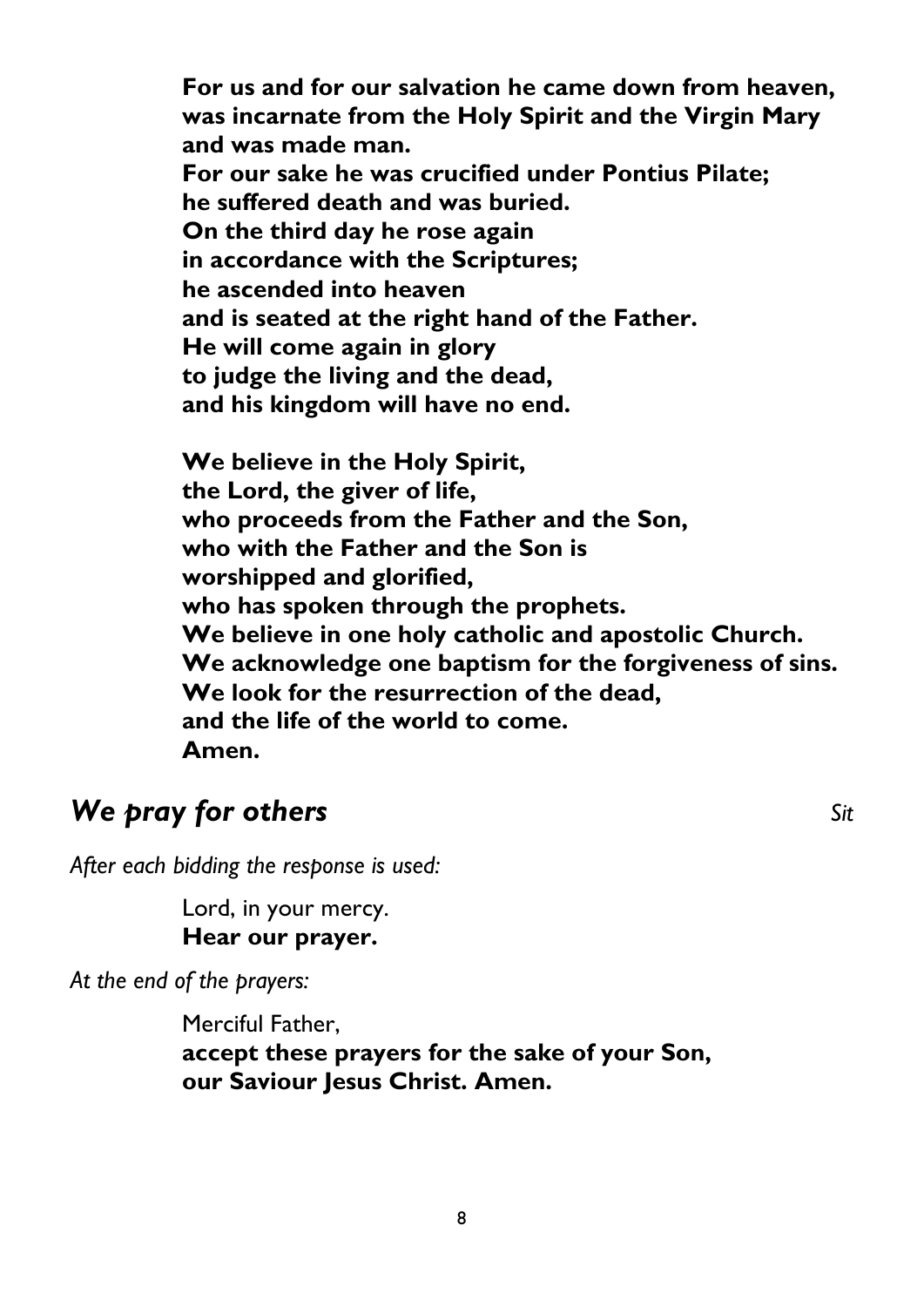## *We celebrate Stand*

*The President introduces the Peace and says:*

We are all one in Christ. We belong to him through faith, heirs of the promise of the Spirit of peace.

The peace of the Lord be always with you **and also with you.**

#### **OFFERTORY HYMN**

**O God of grace and endless kindness, O love out-reaching, hear our call; Increase our faith and cleanse our blindness, To truly own you 'God for all'.**

**We seek your voice in prayer and silence, Renew our hearts and minds each day; That we might grow into your likeness, And follow daily in your way**

**We lift the voiceless in their suff'ring, And ask forgiveness for our part; Help us bring justice, health and healing, Care deeply for them, from our hearts.** 

**Grant us to rest in you completely, That we may sense your Spirit's call; Through acts of love, through list'ning deeply, Speak boldly of your love to all.**

**We bring the earth and all things living, The air, the seas, the land the sun; Teach us to cherish all your giving, Tread gently for each child to come.**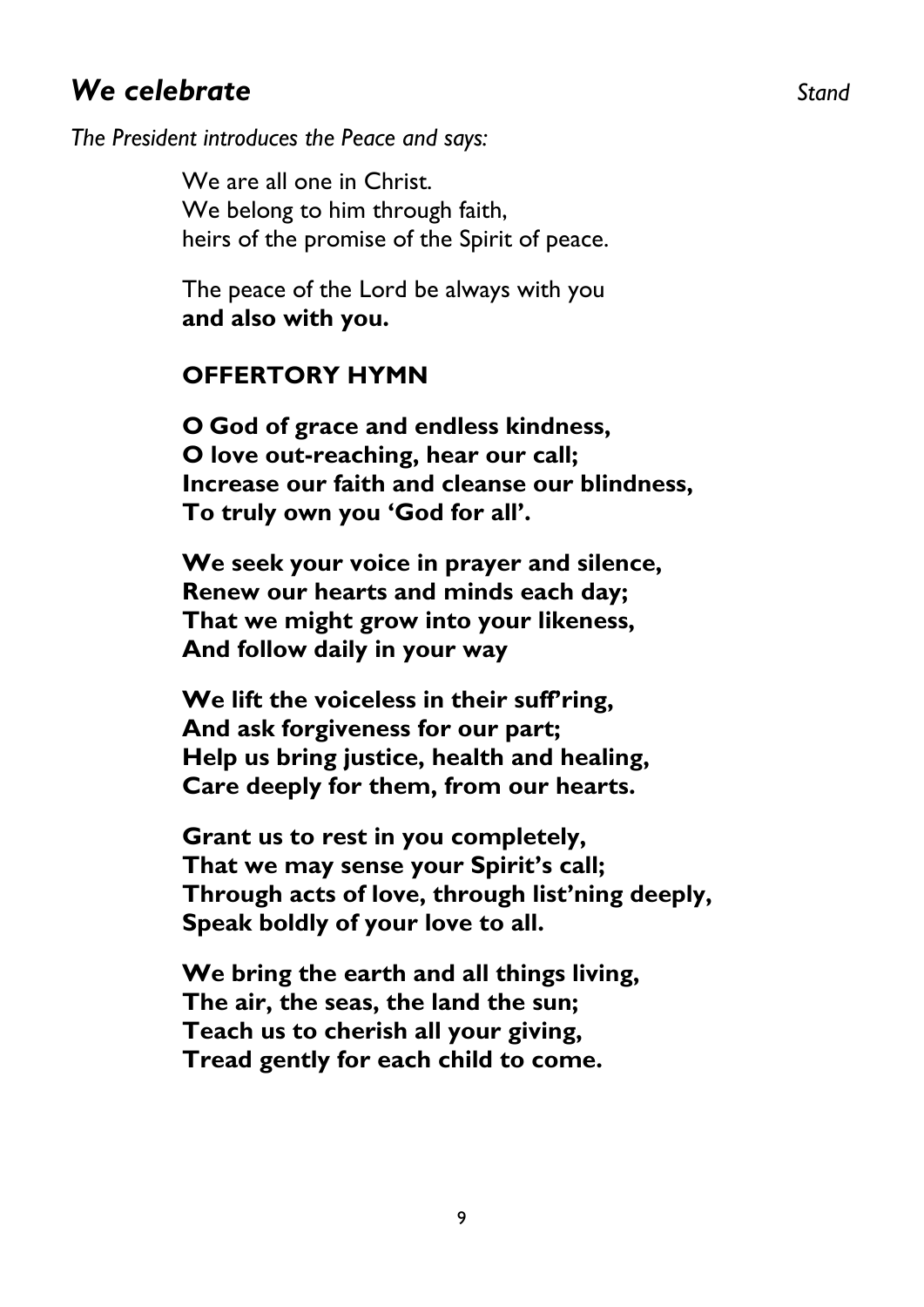**O God of grace, O love unending, Help us evolve for cultures new A church that welcomes all, befriending, That all may find their home in you.**

© The Chapter of Carlisle Cathedral, February 2021 *Fratry Hall*, by Mark Duthie (b.1967)

## *We take*

*Bread and wine, symbols of our lives and the life of the world, are placed on the altar and offered to God.*

> Yours, Lord, is the greatness, the power, the glory, the splendour, and the majesty; for everything in heaven and on earth is yours. **All things come from you, and of your own do we give you.**

## *We give thanks*



Blessed are you, Lord God, our light and our salvation; to you be glory and praise for ever. From the beginning you have created all things and all your works echo the silent music of your praise. In the fullness of time you made us in your image, the crown of all creation.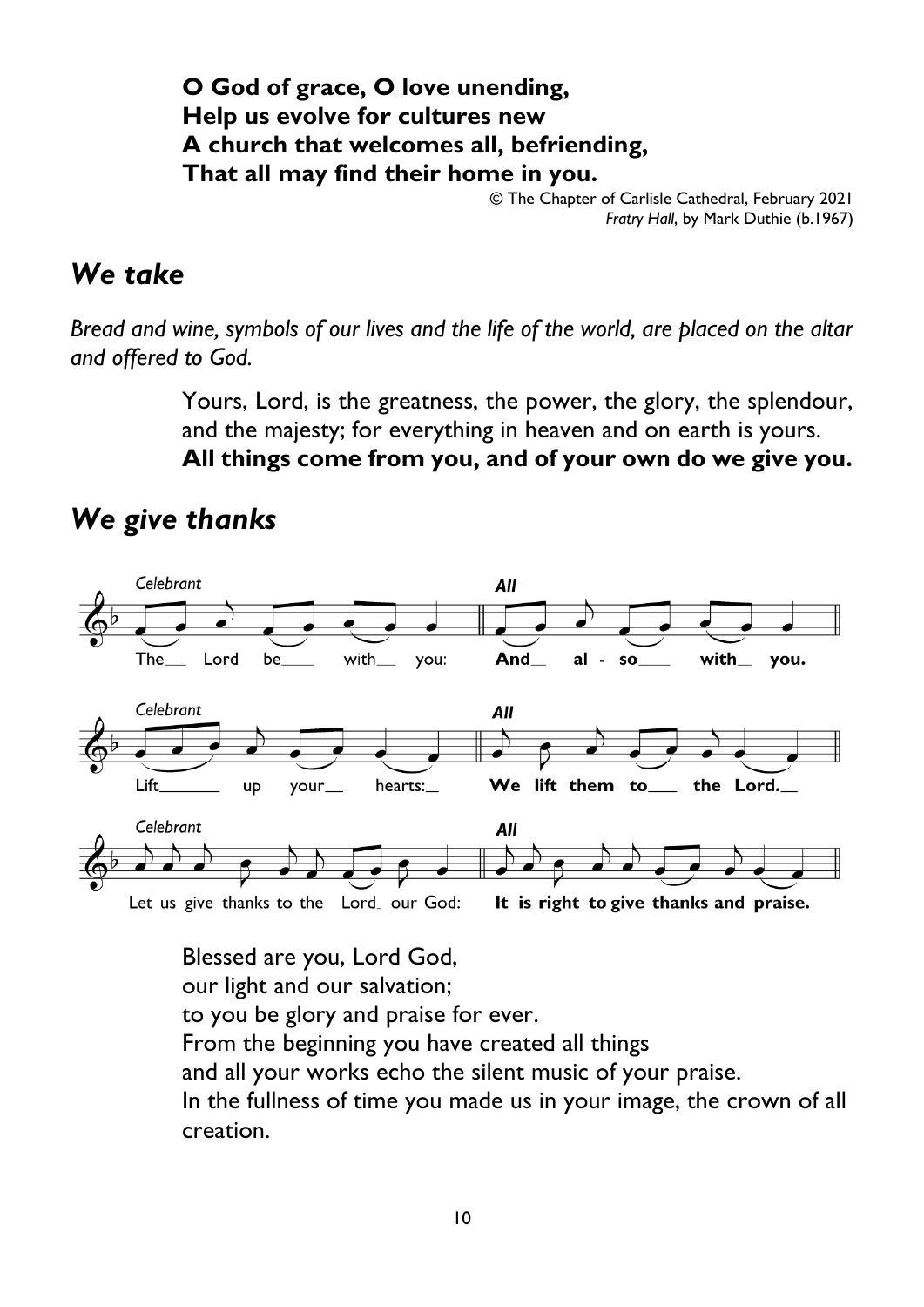You give us breath and speech, that with angels and archangels and all the powers of heaven we may find a voice to sing your praise:

#### *The Choir sings:*

*Holy, holy, holy Lord, God of power and might, heaven and earth are full of your glory. Hosanna in the highest.*

*Blessed is he who comes in the name of the Lord. Hosanna in the highest.* 

How wonderful the work of your hands, O Lord. As a mother tenderly gathers her children, you embraced a people as your own. When they turned away and rebelled your love remained steadfast. From them you raised up Jesus our Saviour, born of Mary, to be the living bread, in whom all our hungers are satisfied. He offered his life for sinners, and with a love stronger than death he opened wide his arms on the cross. On the night before he died, he came to supper with his friends and, taking bread, he gave you thanks. He broke it and gave it to them, saying: Take, eat; this is my body which is given for you; do this in remembrance of me. At the end of supper, taking the cup of wine, he gave you thanks, and said: Drink this, all of you; this is my blood of the new covenant, which is shed for you and for many for the forgiveness of sins. Do this, as often as you drink it, in remembrance of me.

Great is the mystery of faith:

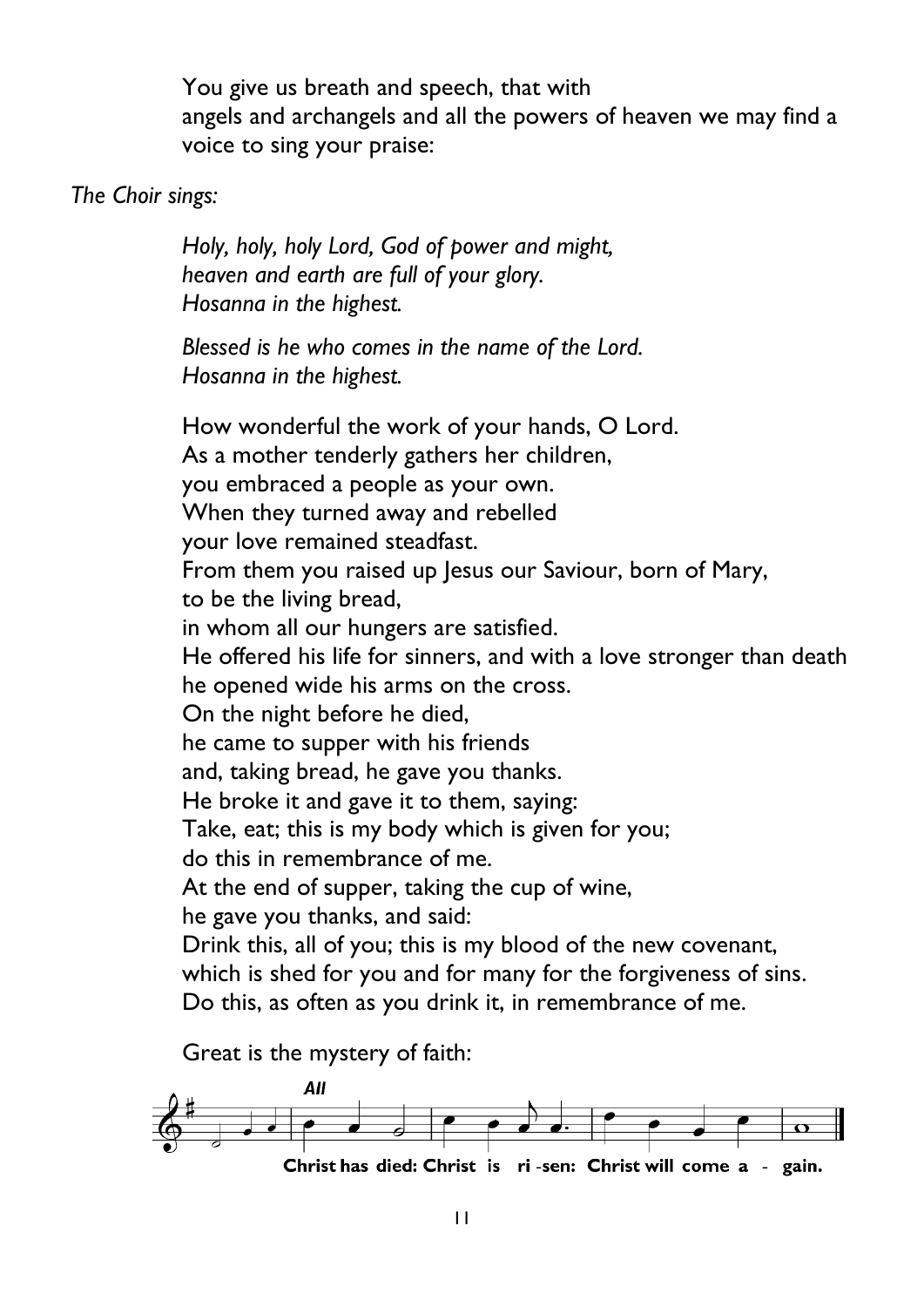Father, we plead with confidence his sacrifice made once for all upon the cross; we remember his dying and rising in glory, and we rejoice that he intercedes for us at your right hand. Pour out your Holy Spirit as we bring before you these gifts of your creation; may they be for us the body and blood of your dear Son.

As we eat and drink these holy things in your presence, form us in the likeness of Christ, and build us into a living temple to your glory. Bring us at the last with all the saints to the vision of that eternal splendour for which you have created us; through Jesus Christ, our Lord, by whom, with whom, and in whom, with all who stand before you in earth and heaven, we worship you, Father almighty, in songs of everlasting praise.



#### **The Lord's Prayer** *Sit*

As our Saviour taught us, so we pray:

12 **Our Father in heaven, hallowed be your name, your kingdom come, your will be done, on earth as in heaven. Give us today our daily bread. Forgive us our sins as we forgive those who sin against us. Lead us not into temptation but deliver us from evil. For the kingdom, the power and the glory are yours now and for ever. Amen.**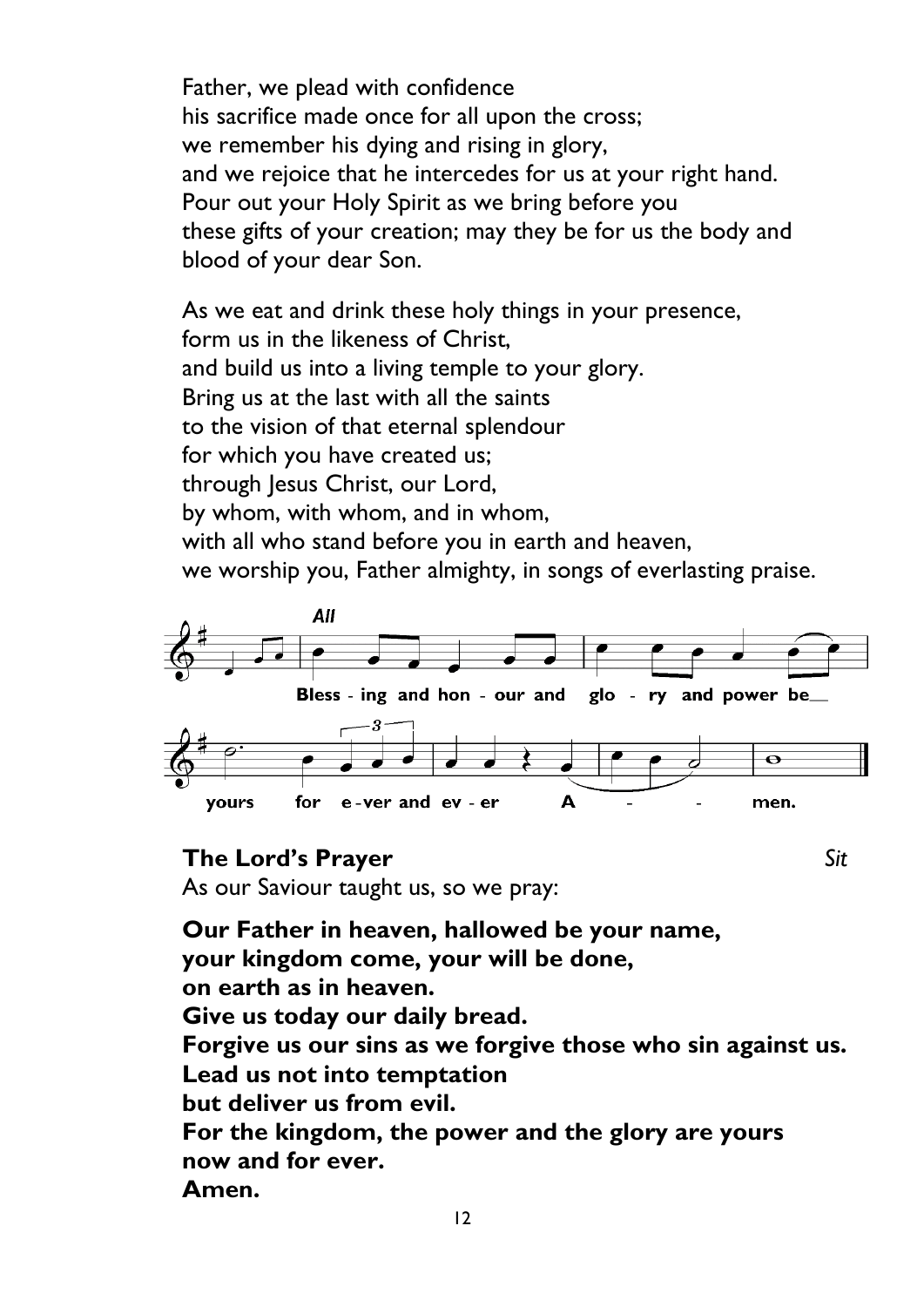## *We break and share the bread*

We break this bread to share in the body of Christ. **Though we are many, we are one body, because we all share in one bread.**

God's holy gifts for God's holy people. **Jesus Christ is holy, Jesus Christ is Lord, to the glory of God the Father.**

*Please follow the directions of the sidespersons and vergers to receive Communion in both kinds or a blessing at the Sanctuary rail. If you are coming forward for a blessing, please carry this service paper with you as a sign for the clergy administering communion.*

*Those who do not wish to receive from the chalice are asked to step away from the*  rail after receiving the bread. The Chapter have made the decision that intinction *should not be allowed for health reasons.*

*The Choir sings the Agnus Dei and Motet:*

Lamb of God, you take away the sin of the world, have mercy on us. Lamb of God, you take away the sin of the world, grant us peace.

**The Motet:** Vierne *Tantum ergo*

Tantum ergo sacramentum veneremur cernui et antiquum documentum novo cedat ritui, praestet fides supplementum sensuum defectui.

Genitori genitoque laus et jubilatio, salus, honor, virtus quoque sit et benedictio; procedenti ab utroque compar sit laudatio. Amen.

*Therefore we, before him bending, this great sacrament revere: types and shadows have their ending, for the newer rite is here; faith, our outward sense befriending, makes our inward vision clear.*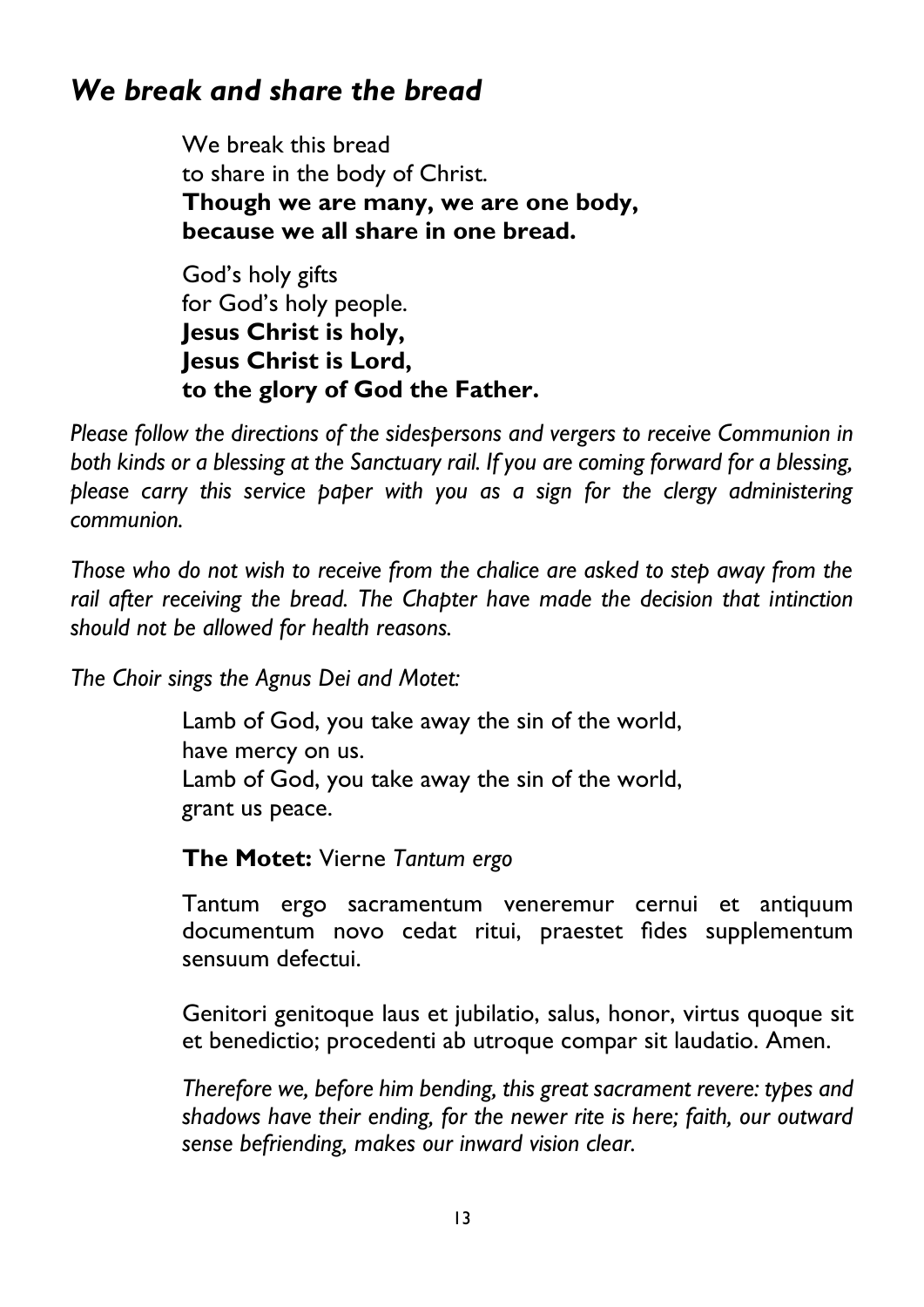*Glory let us give and blessing to the Father and the Son, honour, might, and praise addressing, while eternal ages run; ever too his love confessing, who, from both, with both is one. Amen.*

St Thomas Aquinas (1227-74), tr. John Mason Neale (1818-66)

#### *We are sent out Stand*

#### **Prayer after Communion**

Loving Father, we thank you for feeding us at the supper of your Son: sustain us with your Spirit, that we may serve you here on earth until our joy is complete in heaven, and we share in the eternal banquet with Jesus Christ our Lord. Amen.

**Almighty God, we thank you for feeding us with the body and blood of your Son Jesus Christ. Through him we offer you our souls and bodies to be a living sacrifice. Send us out in the power of your Spirit to live and work to your praise and glory. Amen.** 

## **The Blessing**

God the Holy Trinity make you strong in faith and love, defend you on every side, and guide you in truth and peace; and the blessing of God Almighty, the Father, the Son, and the Holy Spirit, be among you and remain with you always. **Amen.**

**FINAL HYMN** (AHO&N 337)

**I, the Lord of sea and sky, I have heard my people cry. All who dwell in dark and sin My hand will save. I, who made the stars of night, I will make their darkness bright. Who will bear my light to them? Whom shall I send?**